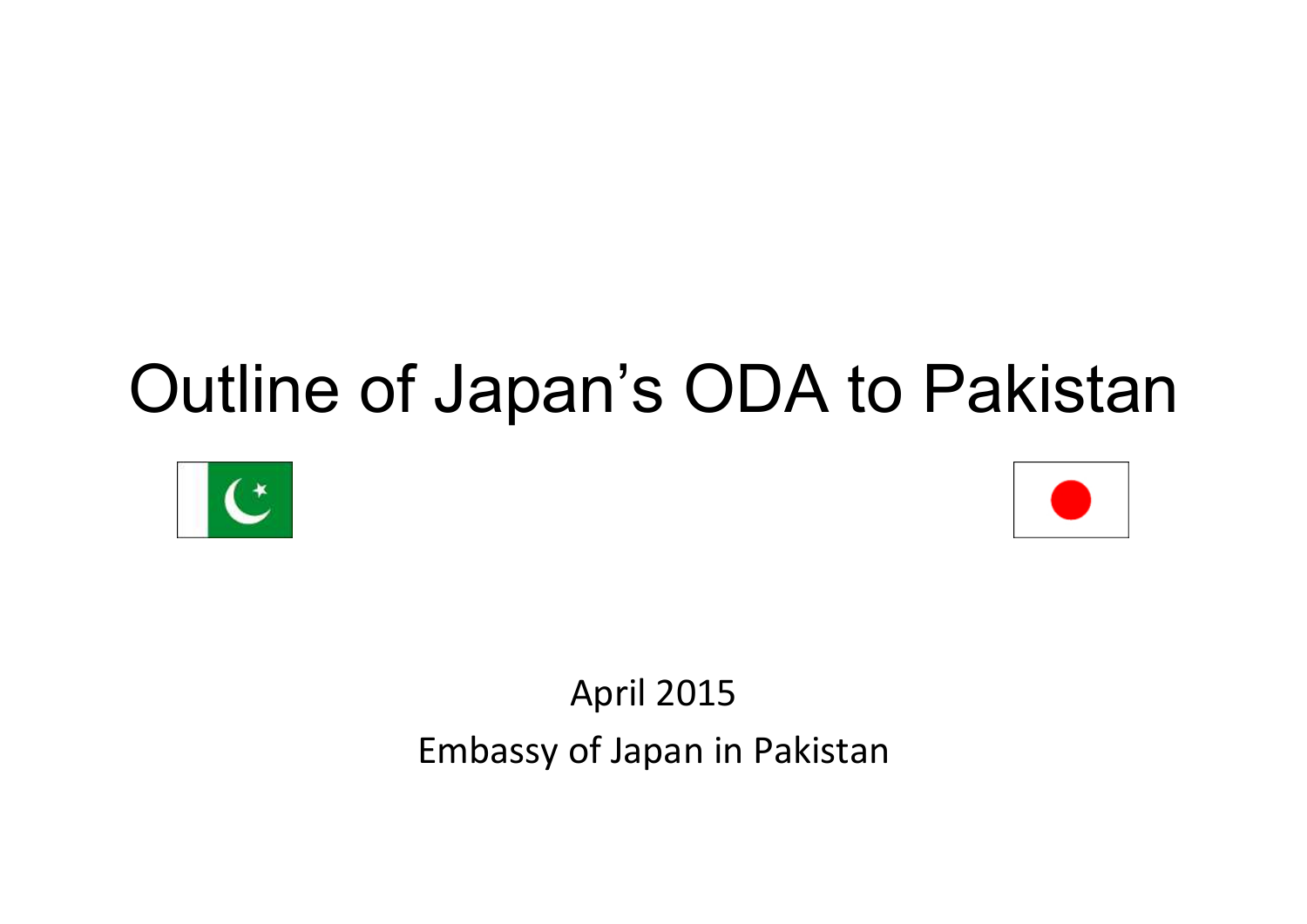# 1. Summary



| A                                   |          | r e a |  | 796,096 km <sup>2</sup>       |  |  |  |  |
|-------------------------------------|----------|-------|--|-------------------------------|--|--|--|--|
| Population                          |          |       |  | 180.71 million (2011/12) *1   |  |  |  |  |
| Federal Budget                      |          |       |  | 3,985 billion Rs (2013/14) *1 |  |  |  |  |
|                                     | Real GDP |       |  | 2,105 billion USD (2012) *2   |  |  |  |  |
| GNI/capita                          |          |       |  | 1,372 USD (2011/12) *1        |  |  |  |  |
| X1 Ref Pakistan Ministry of Finance |          |       |  |                               |  |  |  |  |

1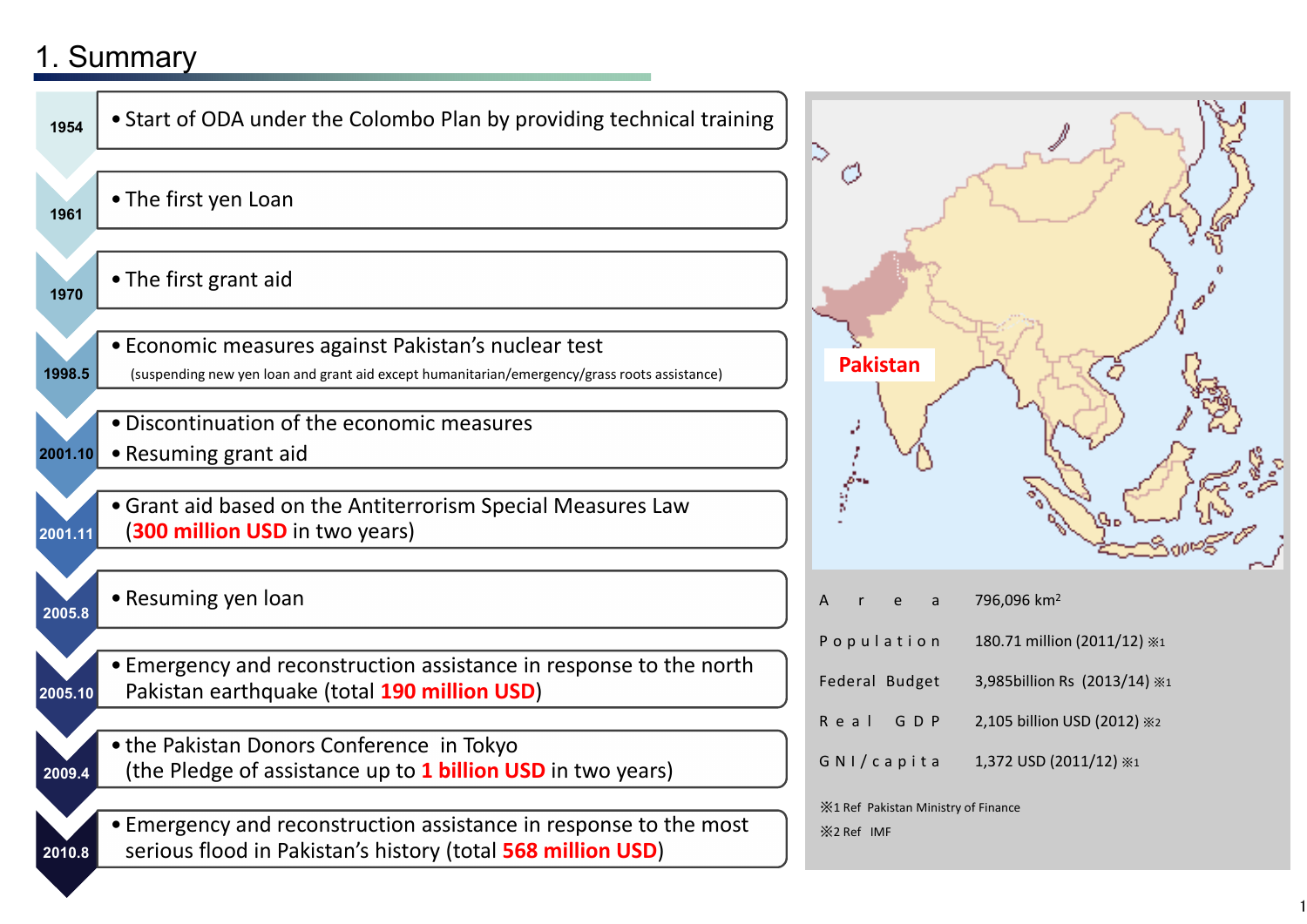## The Importance of Assistance: 「Economic Potential」 + 「Peace and Stability」

※Pakistan has the 6th largest pop. in the world and 63% is under 25 ※ Pakistan is playing a major role to fight against terrorism

## **Improvement of the economic infrastructure**

- Improvement of chronic shortage of electricity
- **Transport infrastructure**
- **Improvement in the investment climate**

**Ensuring human security and improvement of social infrastructure**

- Vocational training and technical education
- Assistance to Polio eradication

※Pakistan has been one of the endemic countries of Poliomyelitis.

● Strengthening of disaster preparedness

**Balanced development for stability in the regions near Afghanistan**

- Strengthening of security measures
- **Improvement of livelihood**



Power

## **Indus Highway Projects (Loan), Kohat Tunnel Project (Loan)**

Japan has been contributing to the construction of 79% of the total length of the highway (956km out of a total of 1209km), which passes through the country from north to south. (Total Amount: about 67 billion yen) Kohat Tunnel, the 1.9 km tunnel as a part of the Indus Highway, is known as the symbol of friendship between Japan and Pakistan. (Total Amount: about 12.6 billion yen, Total length: 30km)

#### **Energy Sector Reform Program (Loan)**

In 2014, Japan provided a soft loan of 5 billion yen for supporting the energy sector reforms in Pakistan through co-financing with ADB and WB. This loan helps to achieve the agreed policy targets set in the reform programme developed by ADB, WB, Japan and GoP.





#### **Construction Technology Training Institute (CTTI) (GA, TA)**

CTTI, which aims to nurture technical experts engaged in operation, assembling and maintenance of construction machinery etc, was built in 1986 by Japanese grant aid. Since then, a series of grant aid and technical assistance has been contributing to advanced technical skills in Pakistan. (Total Amount: about 5 billion yen)

#### **Assistance to Polio Eradication (Loan, GA, TA)**

Japan has been extending grant aid to purchase vaccines and other medical supplies through UNICEF since 1996 (Total Amount: about 11 billion yen). In 2011, Japan extended loan of about 5 billion yen through co-financing with the World Bank (IDA). Also Japan has been providing technical assistance for the strengthening of routine immunization since 2001.

#### **The Project for Improvement of Airport Security (GA)**



By providing equipment for vehicle inspection and baggage inspection, the security level of three international airports (Islamabad, Lahore and Karachi) in Pakistan is expected to be improved.

(Total Amount: about 2.0 billion yen)

**Capacity Development of Technical and Vocational Centers in Khyber Pakhtunkhwa (TA)**

In order to improve the quality of vocational trainings in KP which contribute to improvement in employment rate, Japan has been implementing technical assistance by sending Japanese experts and providing training equipment. (Total Amount: about 220 million yen)

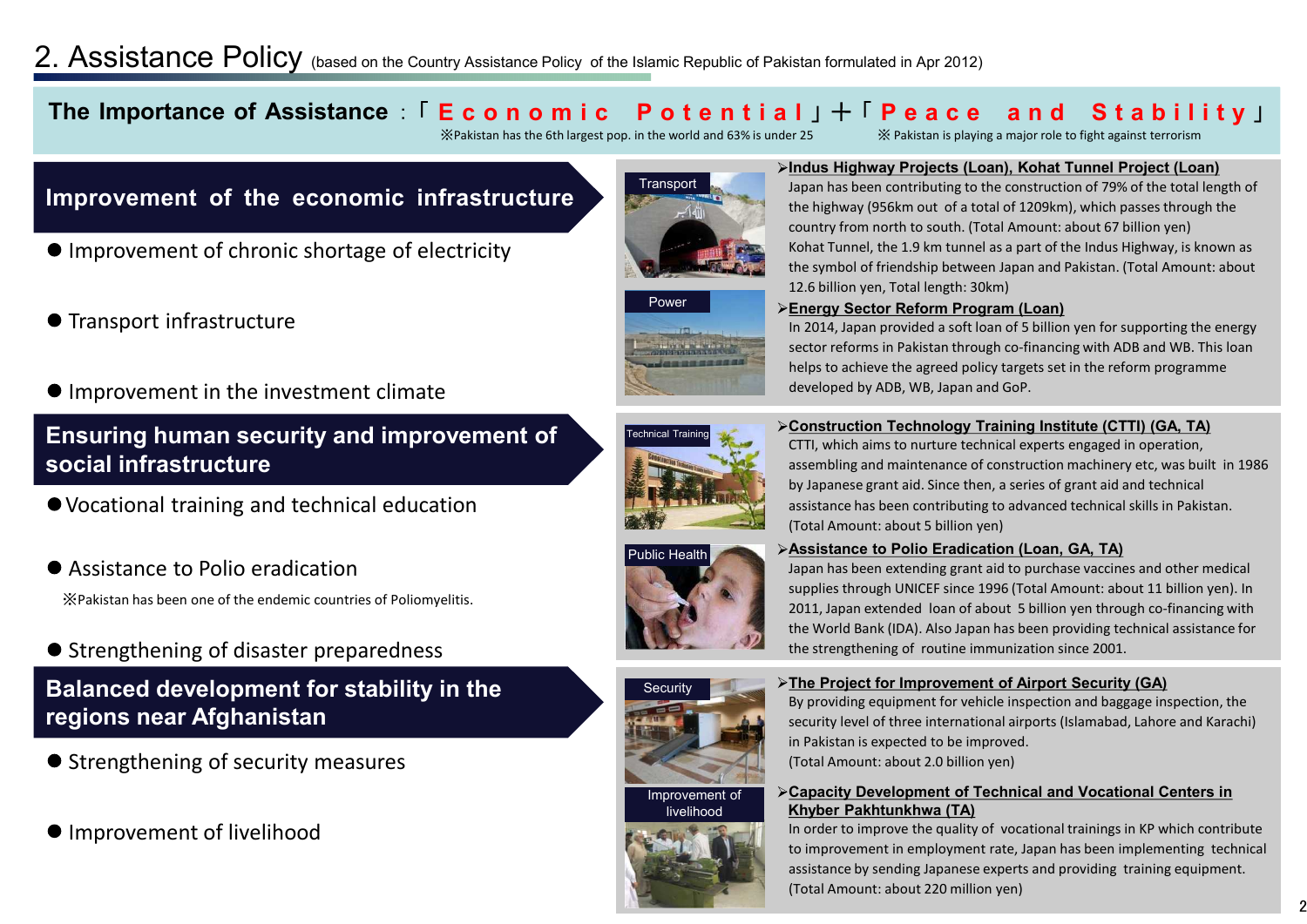# 3. Japan's On-going major ODA Projects